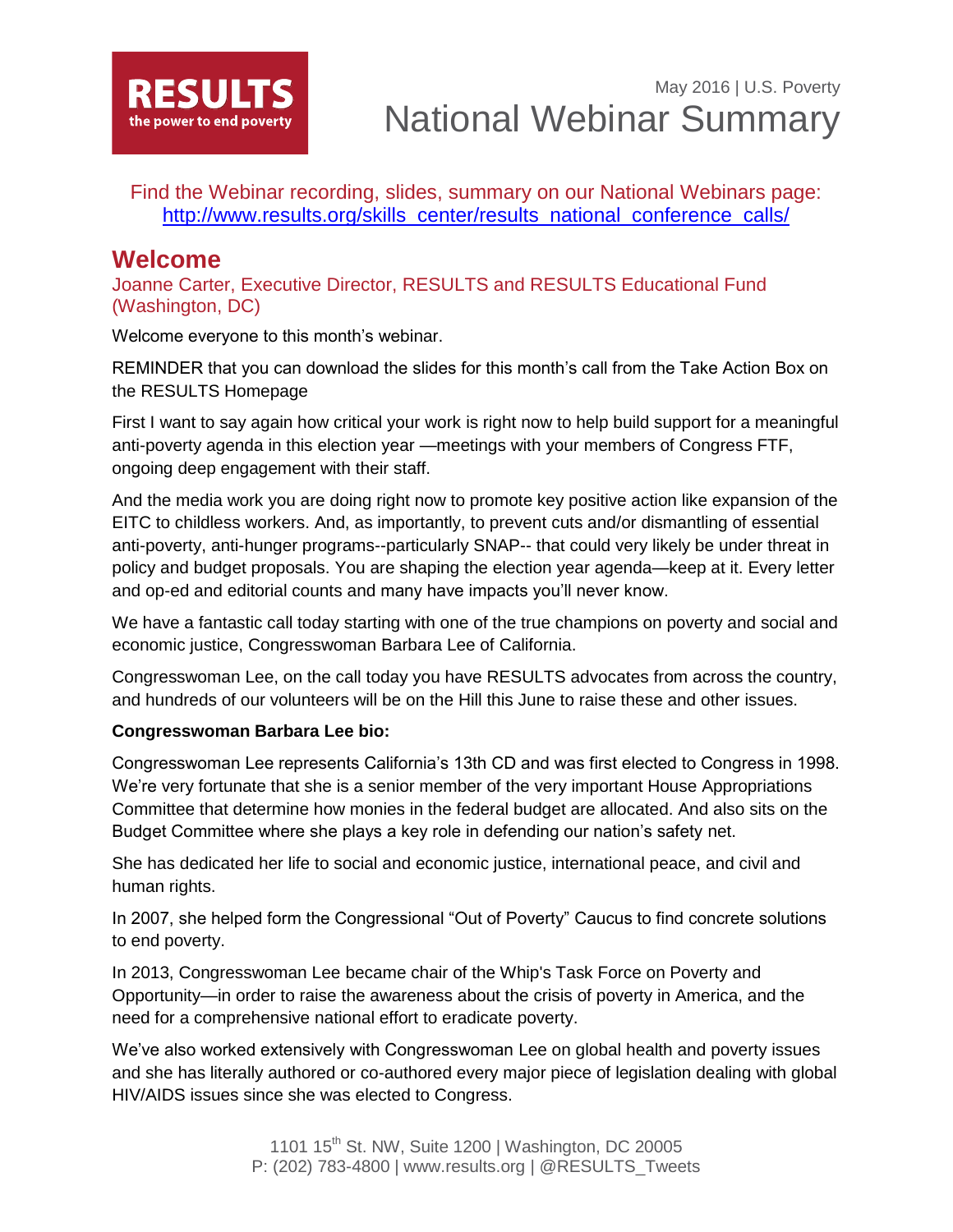## **Guest Speaker – Congresswoman Barbara Lee (D-CA-13)**

Facilitated by Joanne Carter (Washington, DC)

#### **Bio of Barbara Lee**

- Represents California's 13th District
- First elected to Congress in 1998
- Serves on the Budget and Appropriations Committees
- Dedicated to social and economic justice, international peace, and civil and human rights.
- In 2007, helped form the Congressional Out of Poverty Caucus bringing lawmakers, organizations, community leaders, and other key stakeholders together to find concrete solutions to end poverty.
- In 2013, Congresswoman Lee became chair of the Whip's Task Force on Poverty and Opportunity to raise the awareness about the ongoing crisis of poverty, the positive human and economic impacts of reducing and eliminating poverty, and the need for a comprehensive national effort to eradicate poverty.
- Has authored or co-authored every major piece of legislation dealing with global HIV/AIDS issues since she was elected to Congress, including the creation of PEPFAR.
- Started her career as an intern in the office of her predecessor, Congressman and Ron Dellums, where she eventually became his Chief of Staff.
- Before being elected to Congress, she served in the California State Assembly and in the California State Senate for 8 years.

Opening Comments from Congresswoman Lee

- Thank you for your advocacy, we need to use the political process to end poverty and create opportunity
- RESULTS is remarkable: inside and outside strategy
	- $\circ$  You certainly know how to make sure members of Congress pay attention
- Put together Task Force on Poverty and Opportunity
	- o I've been fighting for those living in poverty
	- o Asked to Chair by Reps. Pelosi and Hoyer
	- $\circ$  Now over 100 members, focused on how to advance agenda to alleviate poverty and create opportunity
	- o Website:<http://www.democraticwhip.gov/PovertyTaskForce>
- Speaker Ryan created Poverty Task Force
	- o Pleased to see interest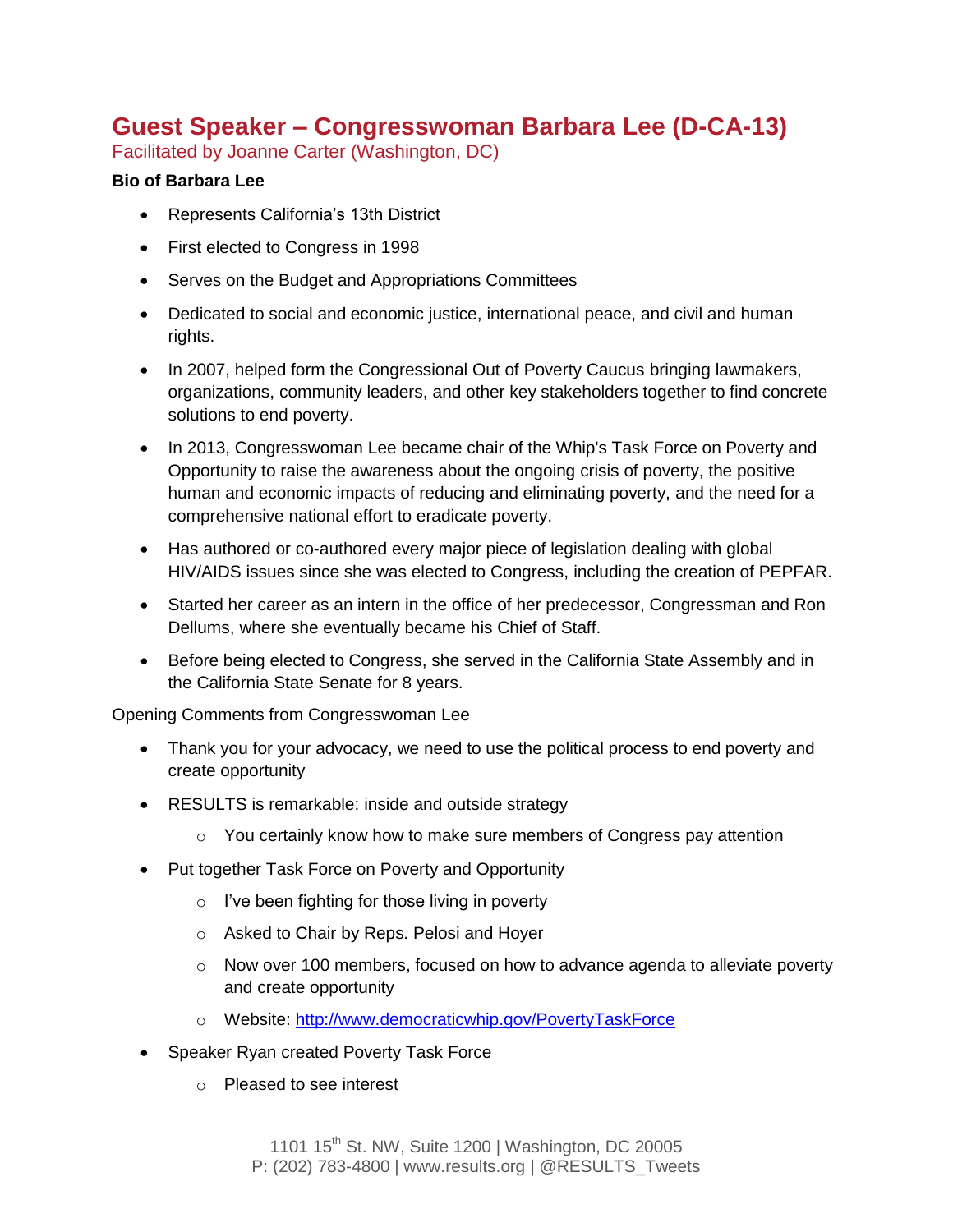- $\circ$  But all members are on record supporting deep cuts to important programs
- o Concerned about Republican Study Committee recommendation [http://rsc.flores.house.gov/files/uploads/RSC%20Submission%20-](http://rsc.flores.house.gov/files/uploads/RSC%20Submission%20-%20Poverty%20Opportunity.pdf) [%20Poverty%20Opportunity.pdf](http://rsc.flores.house.gov/files/uploads/RSC%20Submission%20-%20Poverty%20Opportunity.pdf) (critique: [http://www.democraticwhip.gov/content/republican-study-committee-s](http://www.democraticwhip.gov/content/republican-study-committee-s-misleading-report)[misleading-report\)](http://www.democraticwhip.gov/content/republican-study-committee-s-misleading-report)
- In the next few weeks, monitoring child nutrition
	- o Proposal in House would make it harder to feed kids
	- o Address hunger, especially summer hunger, and monitor threats to nutrition standards
	- o I have a new op-ed
- Pushing Obama to put out National Strategy to Alleviate Poverty
	- o Similar to AIDS
	- o Reducing crime is related to poverty, need to support community policing
- I am focused on holding policymakers accountable
	- o Elections have consequences and we can see what is taking place
	- o Current policies from political environment that allowed Tea Party to control
- So glad RESULTS engages with members of Congress
	- o Thank you for fighting back on threats to anti-poverty programs
	- o So important to engage in political process

#### **Questions for Congresswoman Lee:**

- *1. As a member of the Out of Poverty caucus in Congress, you have been a champion of policies that lift and keep people out of poverty. As you know, Speaker Ryan has set up a Task Force to make recommendations on how best to deal with poverty in America. Do you have an idea what they will recommend and when, especially with regard to SNAP (formerly food stamps)?*
	- Will recommend we block grant SNAP
	- More work requirements
	- Consolidate and cuts, in particular cuts to SNAP
	- Don't expect proposals to raise the minimum wage
- *2. In anticipation of the Task Force recommendations, this month our volunteers are working on getting letters to the editor and op-eds published about protecting SNAP. Typically, do members of Congress pay attention to local media and do you ever use media from your constituents to try to influence your colleagues in Congress?*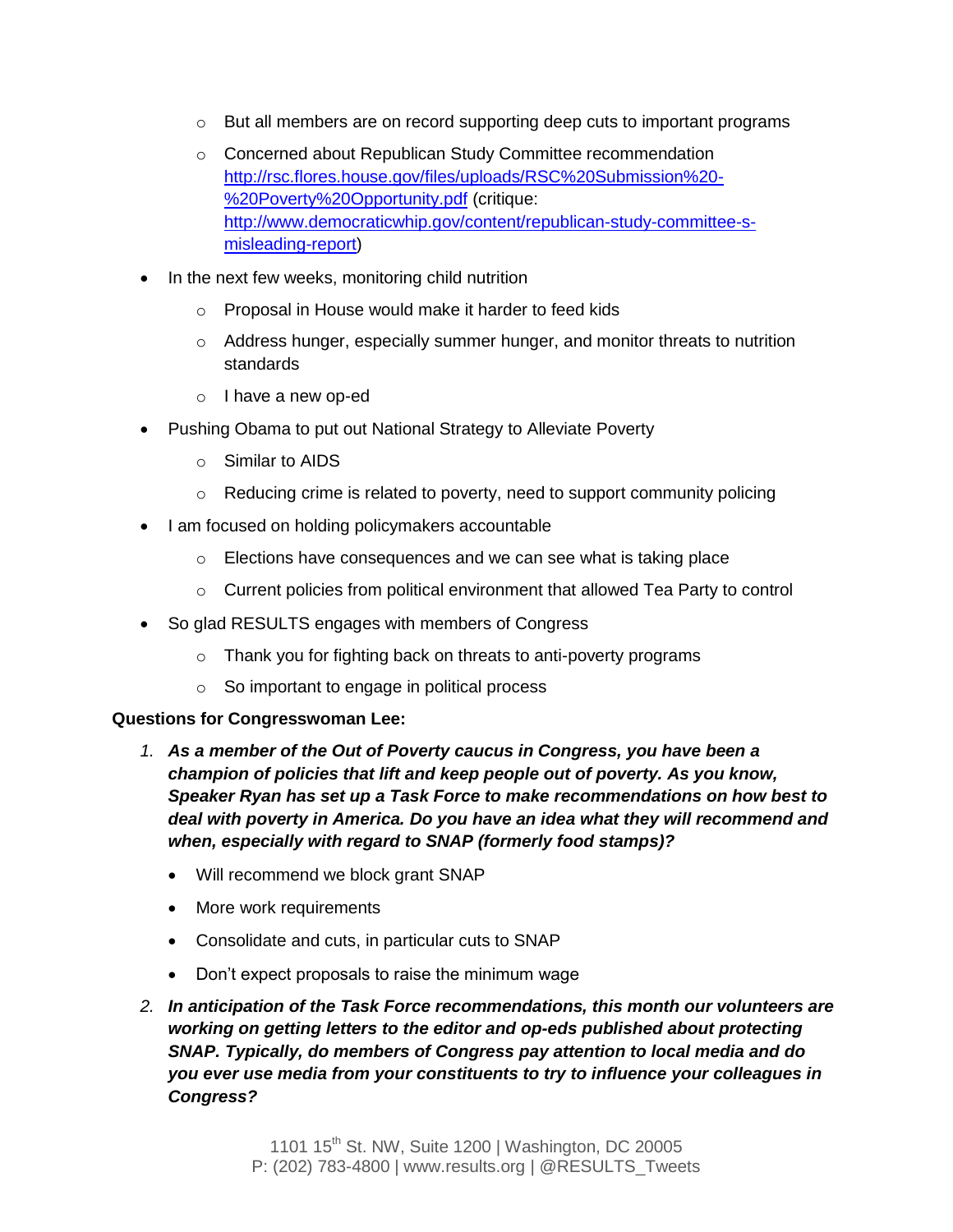- Op-eds, LTES, TV interviews are important
- social media: people to people contact, go directly to them without filters to understand what policymakers are
- Urge reporters to ask candidates the right questions
- *3. In addition to media, how can RESULTS volunteers best shape the debate over ending poverty both before and after the Task Force recommendations are released?*
	- Important to get involved in the election, we need members of Congress and President committed to ending poverty
	- Defeat members of Congress who push policies

#### **Questions from volunteers:**

**Marty Karnopp (RESULTS Aurora, CO):** How do you find out if members of Congress is on your Task Force? Is mine?

• Info on Rep. Lee's Task Force<http://www.democraticwhip.gov/PovertyTaskForce> (but Meredith cannot find a list of members online)

**Paul Hoffinger (RESULTS Twin Cities, MN):** *My Representative is on the Ryan Poverty Task Force, how can I engage with him?*

 Ask Rep. Kline to support her legislation: cut poverty in half in 10 years – more info: <http://capwiz.com/results/issues/bills/?bill=72112636>

## **May Action Overview**

Meredith Dodson, Director of U.S. Poverty Campaigns (Washington, DC)

Use the [May Action](http://www.results.org/take_action/may_2016_u.s._poverty_action/) for talking points to send a letter to the editor today about protecting SNAP:

- 1. **Respond to a recent coverage about Congress, poverty in your community, the elections**, or [new data on how many Americans are struggling to put food on the table.](http://map.feedingamerica.org/county/2014/overall)
- 2. **Let readers know SNAP (formerly food stamps) is a powerful anti-hunger program:** [SNAP lifted 4.7 million people out of poverty in 2014.](https://www.whitehouse.gov/blog/2015/12/08/new-cea-report-finds-snap-benefits-are-crucial-families-sometimes-inadequate)
- 3. **Highlight the importance of SNAP for millions of Americans – and share your own story if possible.** [Eighty percent of SNAP benefits go to households that include](http://www.cbpp.org/research/policy-basics-introduction-to-the-supplemental-nutrition-assistance-program-snap)  [children, people with severe disabilities, and senior citizens.](http://www.cbpp.org/research/policy-basics-introduction-to-the-supplemental-nutrition-assistance-program-snap) Note: You can find SNAP data from your state at: [http://www.cbpp.org/research/a-closer-look-at-who-benefits](http://www.cbpp.org/research/a-closer-look-at-who-benefits-from-snap-state-by-state-fact-sheets)[from-snap-state-by-state-fact-sheets\)](http://www.cbpp.org/research/a-closer-look-at-who-benefits-from-snap-state-by-state-fact-sheets).
- 4. Also mention that **SNAP is an effective response to hunger in times of emergencies or economic downturn.**
- 5. **Express your concern that the House Poverty Task force may propose** restructuring SNAP, which would undermine this effectiveness and could result in millions of people being forced off the program.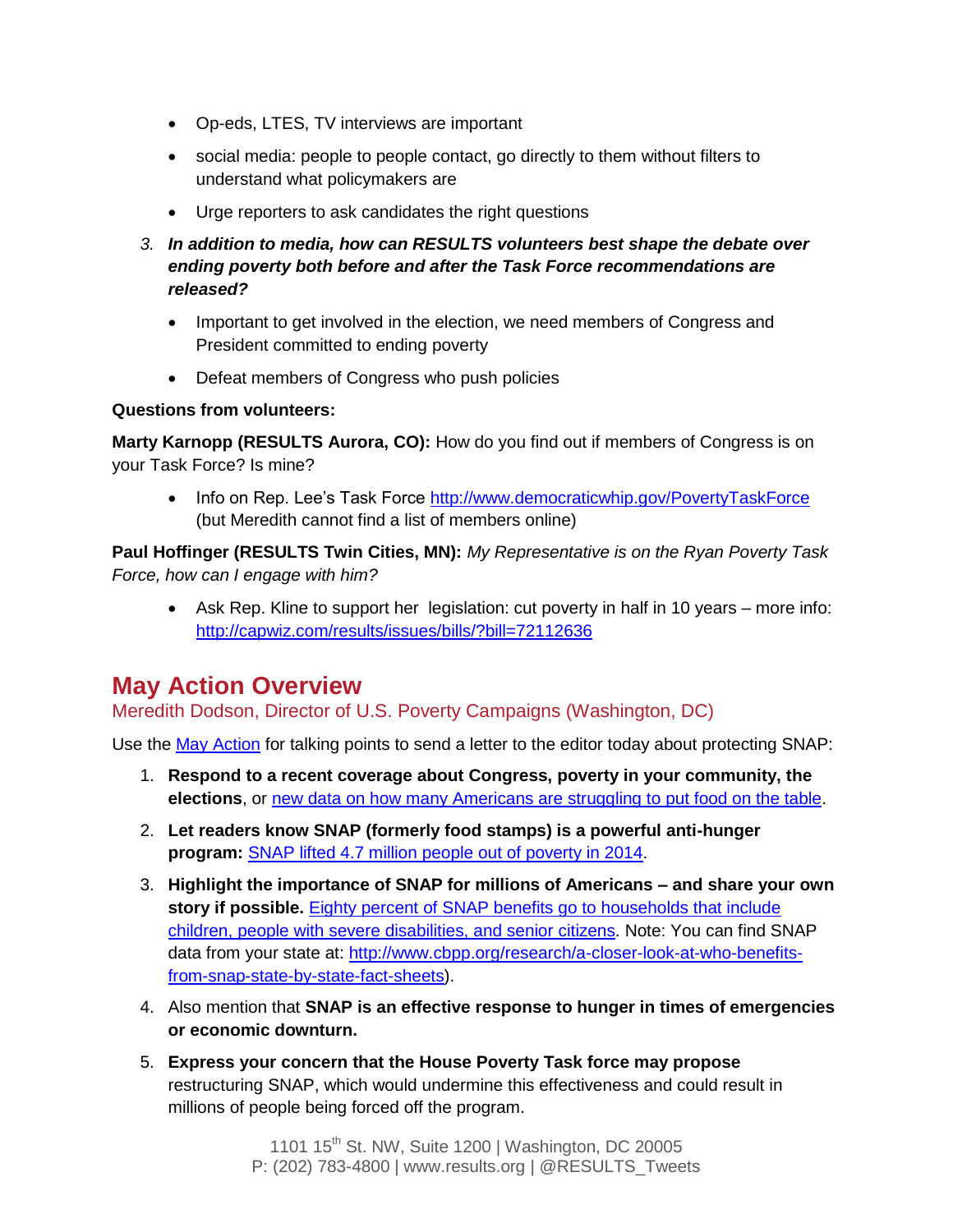6. **Call on your members of Congress by name to oppose cuts or changes to SNAP** that would harm vulnerable children and families, increase hunger, and reduce SNAP's effectiveness.

Note: To find media outlets in your area visit our Media Guide at [http://capwiz.com/results/dbq/media/.](http://capwiz.com/results/dbq/media/) In addition, see our Activist Toolkit pieces on [writing a](http://www.results.org/skills_center/milestone_18/)  [letter to the editor](http://www.results.org/skills_center/milestone_18/) and [generating an op-ed.](http://www.results.org/skills_center/milestone_19/) Be sure to send your published piece to your members of Congress!

#### **May Action Resources**

FOR LETTERS TO THE EDITOR AND OP-EDS:

- **RESULTS May U.S. Poverty Action:**  [http://www.results.org/take\\_action/may\\_2016\\_u.s.\\_poverty\\_action/](http://www.results.org/take_action/may_2016_u.s._poverty_action/)
- **CBPP SNAP State Fact Sheets:** [http://www.cbpp.org/research/a-closer-look-at-who](http://www.cbpp.org/research/a-closer-look-at-who-benefits-from-snap-state-by-state-fact-sheets)[benefits-from-snap-state-by-state-fact-sheets](http://www.cbpp.org/research/a-closer-look-at-who-benefits-from-snap-state-by-state-fact-sheets)
- **RESULTS Activist Toolkit** (find resources to help with generating media): [http://www.results.org/skills\\_center/activist\\_toolkit/](http://www.results.org/skills_center/activist_toolkit/)

FOR EDITORIALS:

- **RESULTS April U.S. Poverty Action:**  [http://www.results.org/take\\_action/april\\_2016\\_u.s.\\_poverty\\_action/](http://www.results.org/take_action/april_2016_u.s._poverty_action/)
- **RESULTS EITC/SNAP Editorial Packet:**  [http://www.results.org/newsroom/here\\_is\\_what\\_speaker\\_ryans\\_plan\\_to\\_fight\\_poverty\\_s](http://www.results.org/newsroom/here_is_what_speaker_ryans_plan_to_fight_poverty_should_look_like/) [hould\\_look\\_like/](http://www.results.org/newsroom/here_is_what_speaker_ryans_plan_to_fight_poverty_should_look_like/)
- **RESULTS April Laser Talk:**  [http://www.results.org/take\\_action/u.s.\\_poverty\\_laser\\_talk\\_generating\\_an\\_editorial\\_on\\_](http://www.results.org/take_action/u.s._poverty_laser_talk_generating_an_editorial_on_protecting_anti_poverty/) [protecting\\_anti\\_poverty/](http://www.results.org/take_action/u.s._poverty_laser_talk_generating_an_editorial_on_protecting_anti_poverty/)
- **CBPP EITC State Fact Sheets:** [http://www.cbpp.org/research/federal-tax/state-fact](http://www.cbpp.org/research/federal-tax/state-fact-sheets-the-earned-income-and-child-tax-credits)[sheets-the-earned-income-and-child-tax-credits](http://www.cbpp.org/research/federal-tax/state-fact-sheets-the-earned-income-and-child-tax-credits)

#### **Questions from RESULTS volunteers**

- *1. Child nutrition -- School lunches: if enough folks are eligible in a community, rather than fill out applications?*
	- **Sign House Child Nutrition Reauthorization Organizational Letter.** Last month, House Republicans introduced their [Child Nutrition](http://www.results.org/issues/child_nutrition/) Reauthorization bill [\(H.R. 5003\)](http://www.capwiz.com/results/issues/bills/?bill=72025636). As feared, this legislation would reduce the number of children who have access to school meals and lower nutrition standards. For more information on the bill, see our [RESULTS Blog post](http://www.results.org/blog/child_nutrition_legislation_moving_through_congress/) and a [detailed summary of the bill](http://frac.org/food-research-action-center-strongly-opposes-house-education-workforce-committees-majority-child-nutrition-reauthorization-bill/) from our friends at the Food Research and Action Center (FRAC). The House Education and Workforce Committee has delayed their markup of the legislation, but it could still come up in the coming weeks. RESULTS has joined other organizations to sign on to a broad letter expressing opposition to the bill. The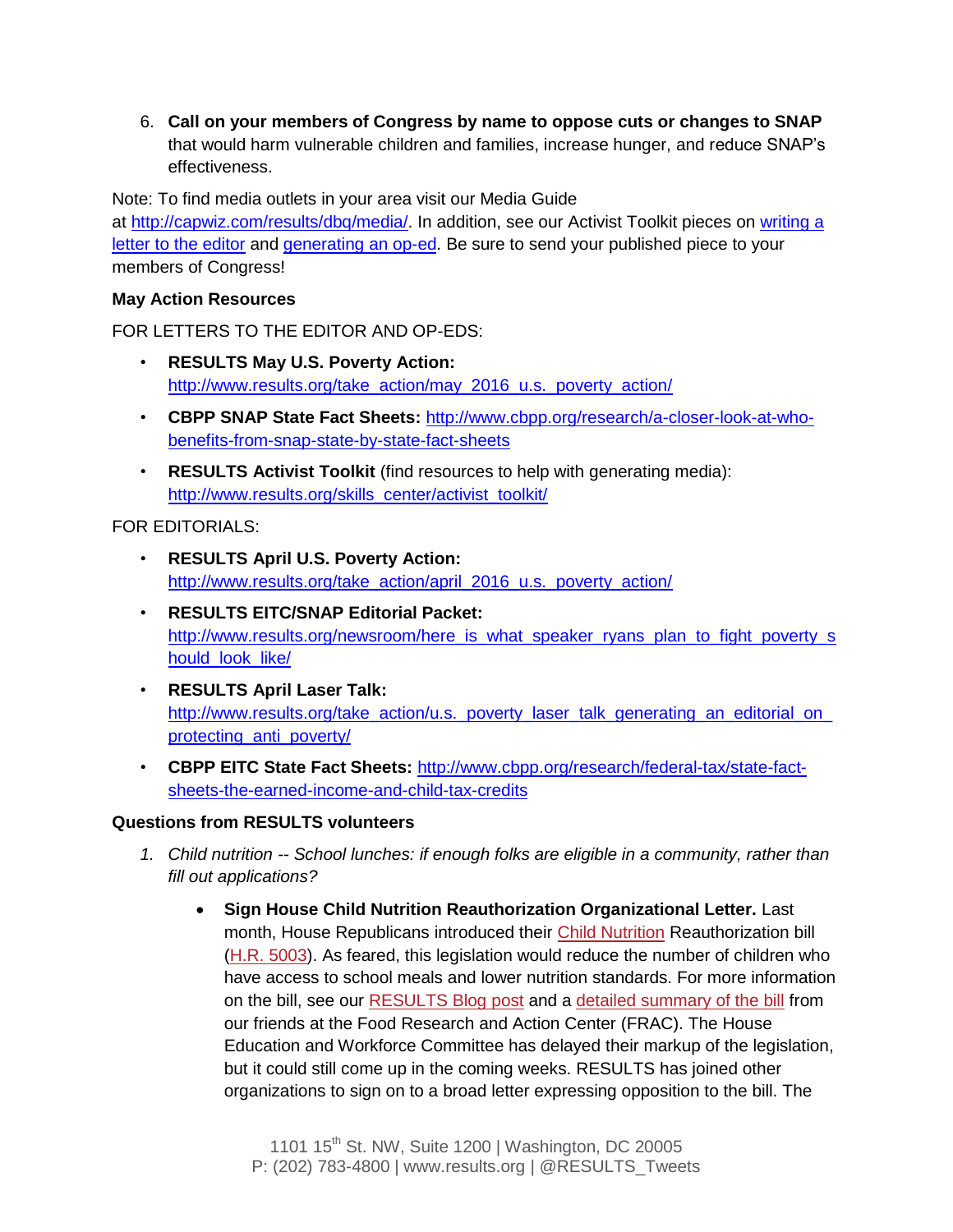letter is open to national, state, and local groups. We strongly urge your [local](https://docs.google.com/forms/d/1Jrq8EkHVsLNmB35oIuhxfC5VJgprg0pPMwHaTZRo8p8/viewform?c=0&w=1)  [RESULTS groups sign on](https://docs.google.com/forms/d/1Jrq8EkHVsLNmB35oIuhxfC5VJgprg0pPMwHaTZRo8p8/viewform?c=0&w=1) as well.

## **Experts on Poverty Share**

#### Qiana Torregano, RESULTS New Orleans

Qiana shared details of the RESULTS Texas-Oklahoma Regional Conference in April and presentations she and others did. Please refer to the webinar recording for the details.

## **Grassroots Shares**

Facilitated by Jos Linn, Grassroots Manager for U.S. Poverty Campaigns (Des Moines, IA)

#### *Stephen Blobaum, RESULTS Des Moines*

*Hello, this is Stephen. I just want you to know that anybody hearing my voice can do what I'm about to describe to you. You don't even have to be a registered voter just live in the state or district of your representative and senators. You can google who they are or go to the web site that defines all advocacy web sites - our very own RESULTS web site. The RESULTS gives you the link to your rep or senators' sites where you can usually find their calendar to see where they will be during a recess.* 

*This is what I did to find out where Iowa's own Senator Charles Grassley would be. He had scheduled several town hall meetings in south central Iowa over the course of 3 days. I found one a little less than an hour's drive away. I let Jos know who in turn asked our group if anyone would like to go with him. I said I would. Since Jos and I had an hour in the car to get there, we decided talked about how we would handle the meeting. Jos said he'd like to ask a question about supporting the expansion of EITC to childless workers. I chose a question about the status of SNAP. We also decided to sit apart to increase our chances of being called on.* 

*We got there and got our seats. The meeting was in a small community that quickly got very crowded and very hot. Jos first thanked Sen. Grassley for signing onto the REACH Act, one RESULTS' global priorities, and then asked his question. Sen. Grassley said he was glad the EITC issue had bipartisan support and that he'd talk to Finance Committee Chair Orrin Hatch*  about it. Later in the meeting I got called on and I asked that if SNAP came out of *Representative Paul Ryan's Poverty Task Force as a block grant, would that separate it from the overall farm bill and thus jeopardize its passage? Knowing there would likely be farmers in the room, I wanted to remind them that SNAP's success was linked to the Farm Bill. Sen. Grassley said the Farm Bill and SNAP was a rural vs. urban issue and that he doubted SNAP would ever be separated from the Farm Bill and that the Farm Bill would probably not pass if SNAP were turned into a block grant.* 

*We were pleased and went home. We decided Jos would fill out the RESULTS Lobby Report Form and do the follow up, which he did. Later, we learned that Sen. Grassley tweeted about the town hall and mentioned the issues we brought up.*

#### **Dave Fleming, RESULTS Houston**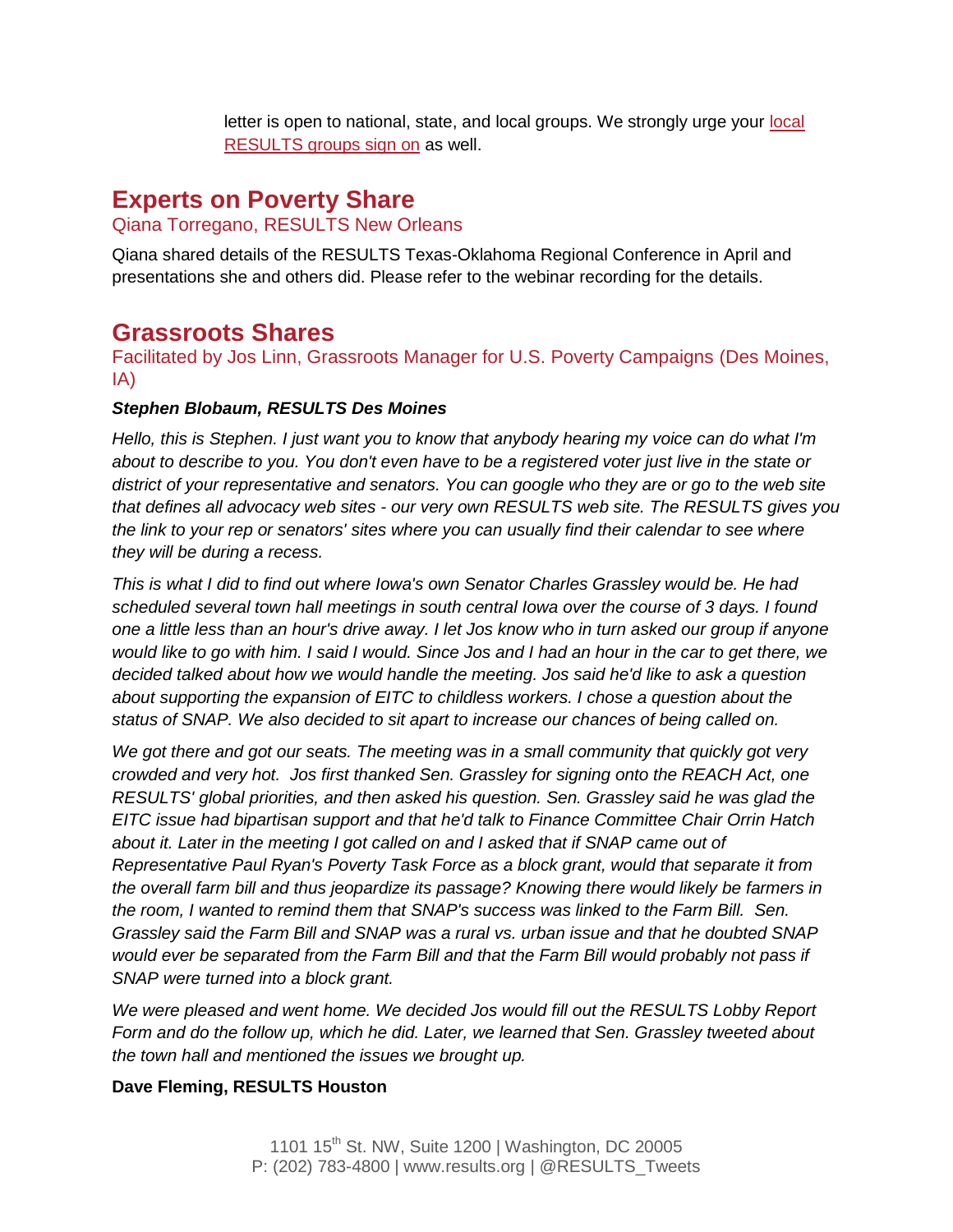Recently, on April 26, three volunteers from the Houston RESULTS chapter (Kathleen Duncan, David Costello, and Dave Fleming) succeeded in achieving the RESULTS' April action goal to have a viewpoint article published in local media. In our case, the media target was the city's main daily newspaper The Houston Chronicle. Our article was very close to 700 words.

After reading our article, the scheduling director – by chance, an acquaintance of Dave Fleming's - for a local AM radio station (KTEK 1110) for their weekly 1-hour "Business Newsmakers [talk] Radio" program, asked Fleming to be a guest on their May  $9<sup>th</sup>$  program. That culminated in a roughly 30 minute session between Fleming and the talk show's host, Lou Garino. The program's website is [businessnewsmakers.com.](http://businessnewsmakers.com/)

On the radio show:

- The host asked about the impetus for the article, which I provided and mentioned the timing of House of Representatives task force for poverty ;
- He offered his own view that certain federal programs are more effective when left at federal level, and I offered that is our view for SNAP specifically;
- He asked about the current EITC policy opportunity, and I explained expanding to the low income childless workers and the economic multiplier of helping these folks, and currently they get less than 10% of full EITC
- We discussed with me the importance of advocacy given a government structure like ours
- He asked how I got involved with RESULTS, and I mentioned seeing last Fall's Chronicle Op-Ed by Columbia University graduate student Isabel Soifer;
- He asked how interested listeners could learn more, and I mentioned the website, the join us/learn more link, and the scheduled be-monthly national introductory calls

## **Meet the Grassroots Board Nominees**

### Lydia Pendley, RESULTS Santa Fe

The election for a new grassroots RESULTS Board Member begins today. My second term is ending, so it is this position that will be filled. My position is one of four grassroots board members who are elected by RESULTS volunteers, both domestic and global. It has been a great privilege to serve as your elected grassroots representative for the past six years. The other three elected members are Vanessa Garcia, Beth Wilson, and Cindy Changyit Levin. The grassroots board members, in addition to carrying out general board responsibilities, represent our grassroots volunteers to the Board and Executive Committee and advocate for the good of the grassroots volunteers making their positions and concerns known to the Executive Committee and Board. It is also our responsibility to educate our grassroots volunteers about the functions of the Board and inform them of Board decisions that relate to their function as volunteers.

It is my great pleasure now to introduce the three individuals that volunteers have nominated for the open position. Thank you to those who nominated them and thank you to the nominees for agreeing to run for election: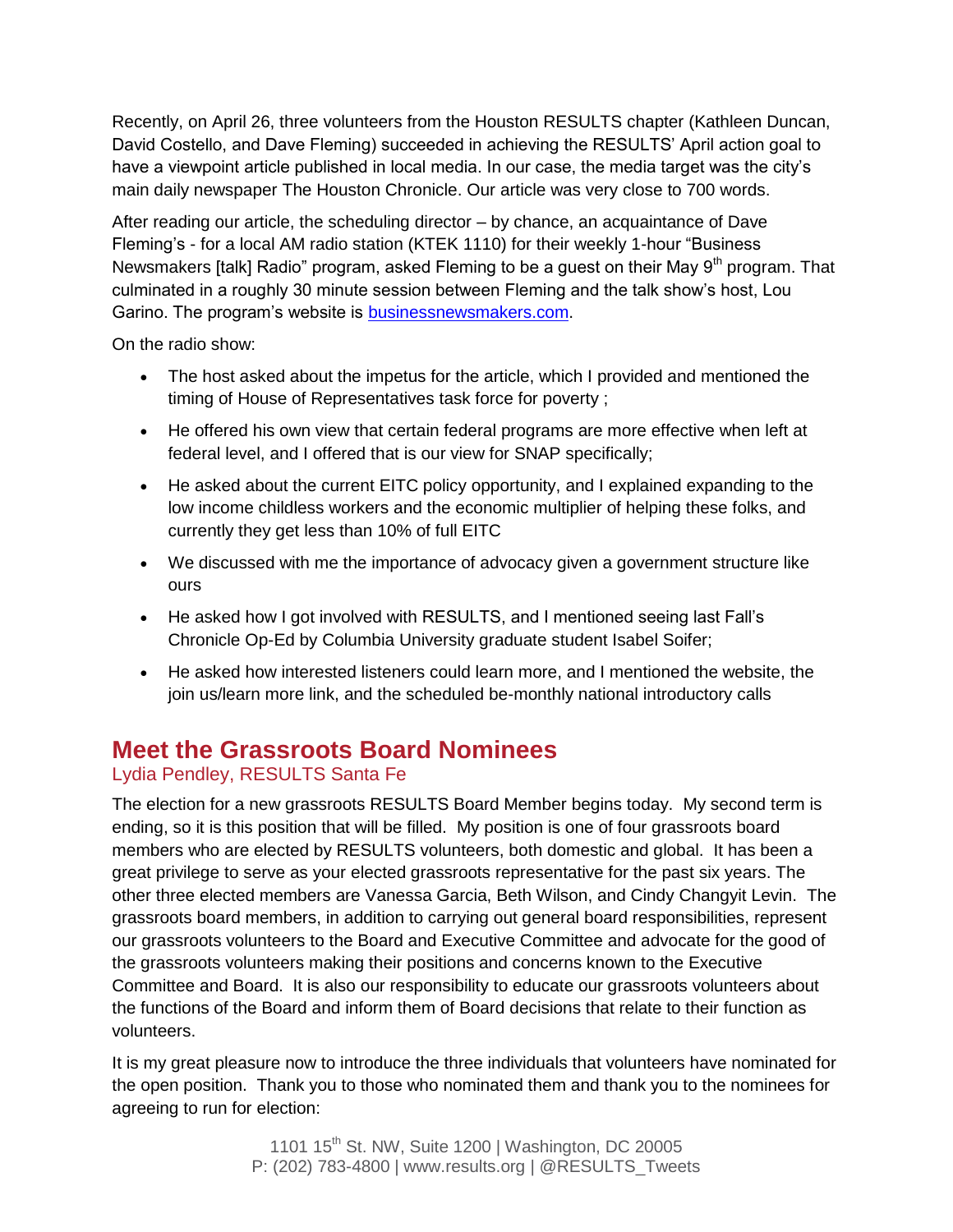- Tadeo Melean, with RESULTS Kansas City U.S. Poverty Group, shares (refer to the webinar recording)
- Maxine Thomas Indianapolis with RESULTS Indianapolis U.S. Poverty Group shares (refer to the webinar recording)
- Charles Wallace with RESULTS Austin, Global Group (was unable to appear on webinar)

Thank you all. We appreciate all of you being willing to take on this honor and responsibility. We wish you each of you the best of luck in the election.

For everyone on the webinar, if you want to read the full bios of Tadeo, Maxine, and Charles, go to: [http://www.results.org/uploads/files/2016\\_Election\\_Grassroots\\_Board\\_Nominee\\_Bios.pdf](http://www.results.org/uploads/files/2016_Election_Grassroots_Board_Nominee_Bios.pdf)

Voting for this Grassroots Board position is now open and runs through Tuesday, July 5. All active RESULTS volunteers are eligible to vote. Please vote at: <https://www.surveymonkey.com/r/2016GRBMelection>

# **RESULTS International Conference**

Jos Linn, Grassroots Manager for U.S. Poverty Campaigns

- It's not too late to register for the RESULT International Conference!
- We're so excited about this year's Conference. We have nationally and internationally known speakers Barbara Ehrenreich, Tavis Smiley, Tony Hall, and Paul Farmer, not to mention a whole new panel of our Experts on Poverty
- Great training and policy sessions to help you build your advocacy skills, strengthen your local groups, and learn the latest on our issues. Some sessions include learning more about how to reduce the racial wealth gap, using the best messages for protecting antipoverty programs, and how to make hunger and poverty and issue during this year's election
- Finally, we have you! The volunteers. You are the reason our Conference is the best around. Your passion, your energy, your willingness to have fun, and your commitment to ending poverty – all that and more are why people come back each and every year.
- So please join us next month, June 25-28 at the Washington Court Hotel in Washington, DC. And to make it even more enticing, we have a special FLASH Sale going on this weekend. If you register today or tomorrow, all active RESULTS volunteers can get the Early Bird registration rate of only \$125. This is a great rate for a DC conference and we want you there. Please take advantage of this window of opportunity – the rate goes back up tomorrow night at midnight. Just go to [www.resultsconference.org](http://www.resultsconference.org/) and when it asks, enter the discount code **EARLYBIRD125**!

Once you've registered, you can start planning your trip right away.

1. **Please be sure to reserve your hotel room.** Our discounted block of rooms is open until May 26. After that, we can't guarantee you'll get the discounted rate or even a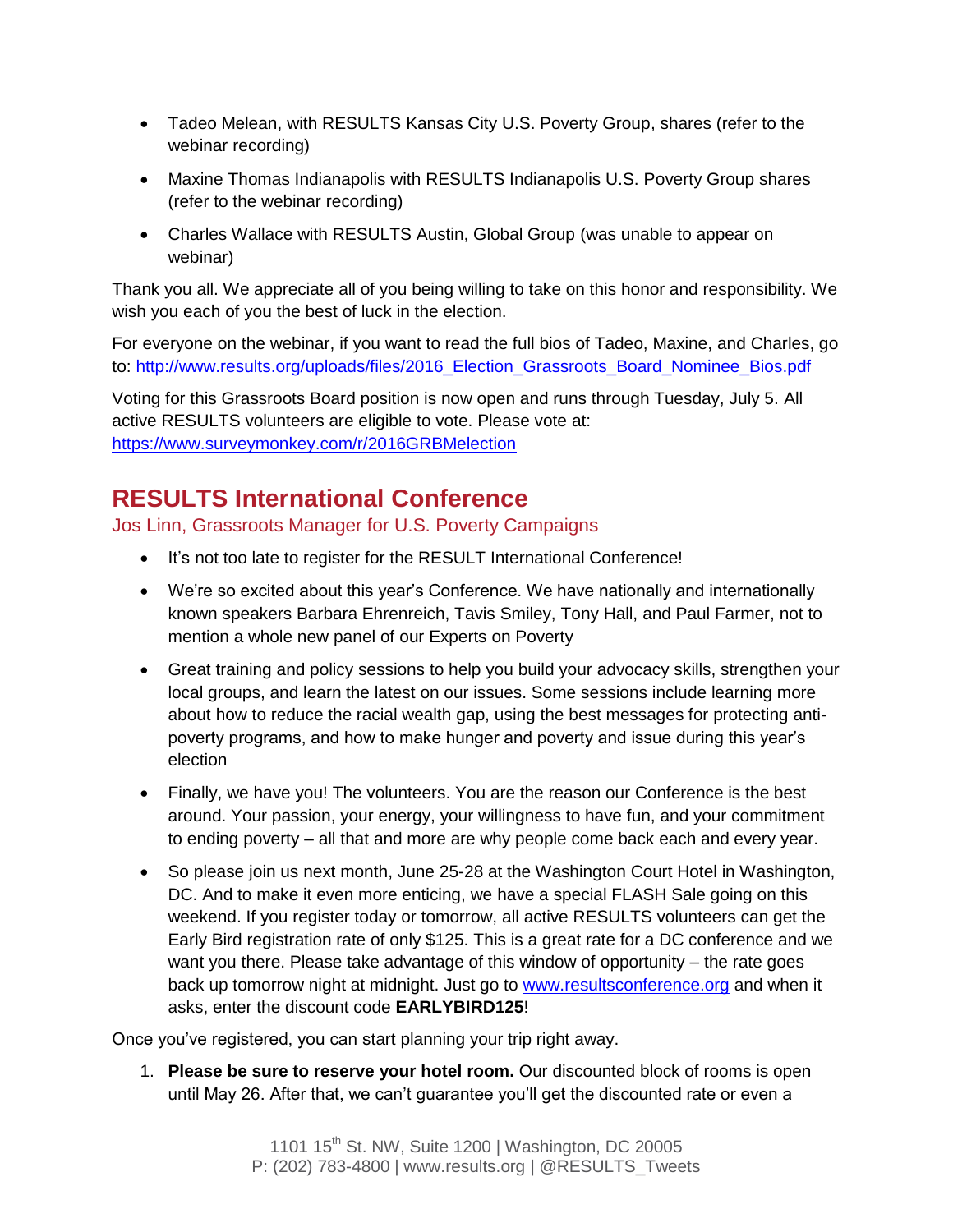room. Also, if you want to find a roommate to reduce your hotel costs, send an e-mail to [ic-help-share+subscribe@googlegroups.com](mailto:ic-help-share+subscribe@googlegroups.com) and say you're looking for a roommate.

- 2. **2016 RESULTS International Conference Checklist** and other Conference resources are available on our 2016 Conference Resources page: [http://www.results.org/skills\\_center/2016\\_results\\_international\\_conference\\_resources/](http://www.results.org/skills_center/2016_results_international_conference_resources/)
- 3. The **U.S. Poverty Legislative Handbook** will be available by May 27 and will be found on the Resources page.
- 4. We will start scheduling **Lobby Prep Calls** this week VERY IMPORTANT!
	- a. Calls with Meredith Dodson to get your ready for your lobby meetings in DC
	- b. Each member coming to DC should be on the call (everyone in group is welcomed)

Please don't leave today without possible dates and times for a lobby prep call with your group in the next few weeks. E-mail your available dates to Jos Linn at *jlinn@results.org*.

## **Announcements**

#### Jos Linn, Grassroots Manager for U.S. Poverty Campaigns

- **Road to Rio**
	- o Fundraising campaign to fund the important work RESULTS does to create the political will to end poverty
	- $\circ$  Focused around the upcoming Summer Olympics in Rio. Called the Road to Rio because our goal is to raise \$10 for every one of the 5,000 miles between Washington, DC and Rio De Janeiro or \$50,000
	- o Donations during campaigns like this help fund critical parts of our work, including the staff, resources, and training who's function is to provide you as volunteers ongoing, in-depth in your vital advocacy efforts
	- $\circ$  And we're in a great position to hit our target. As you can see on slide 15, RESULTS Board member Pankaj Agarwal has offered a challenge – if RESULTS volunteers can raise \$35,000 between now and June 26, he and his wife will donate \$15,000 to reach our goal.
	- $\circ$  It's easy to participate. On slide 16, you can see the steps to take to do the Challenge through our online Friends & Family platform. Just decided if you'll do it as an individual or group, set your goal and create your webpage, and then reach out to people you know to give. Go to [www.tinyurl.com/2016R2R](http://www.tinyurl.com/2016R2R)
	- o to learn more and if you need help, please contact Jen Defranco for assistance [\(jdefranco@results.org\)](mailto:jdefranco@results.org). Good luck!
- We are seeking your nominations for the **Bob Dickerson Grassroots Leadership Award**. This is your chance to nominate a RESULTS volunteer who deserves recognition for their leadership, courage, persistence, and commitment. For more than